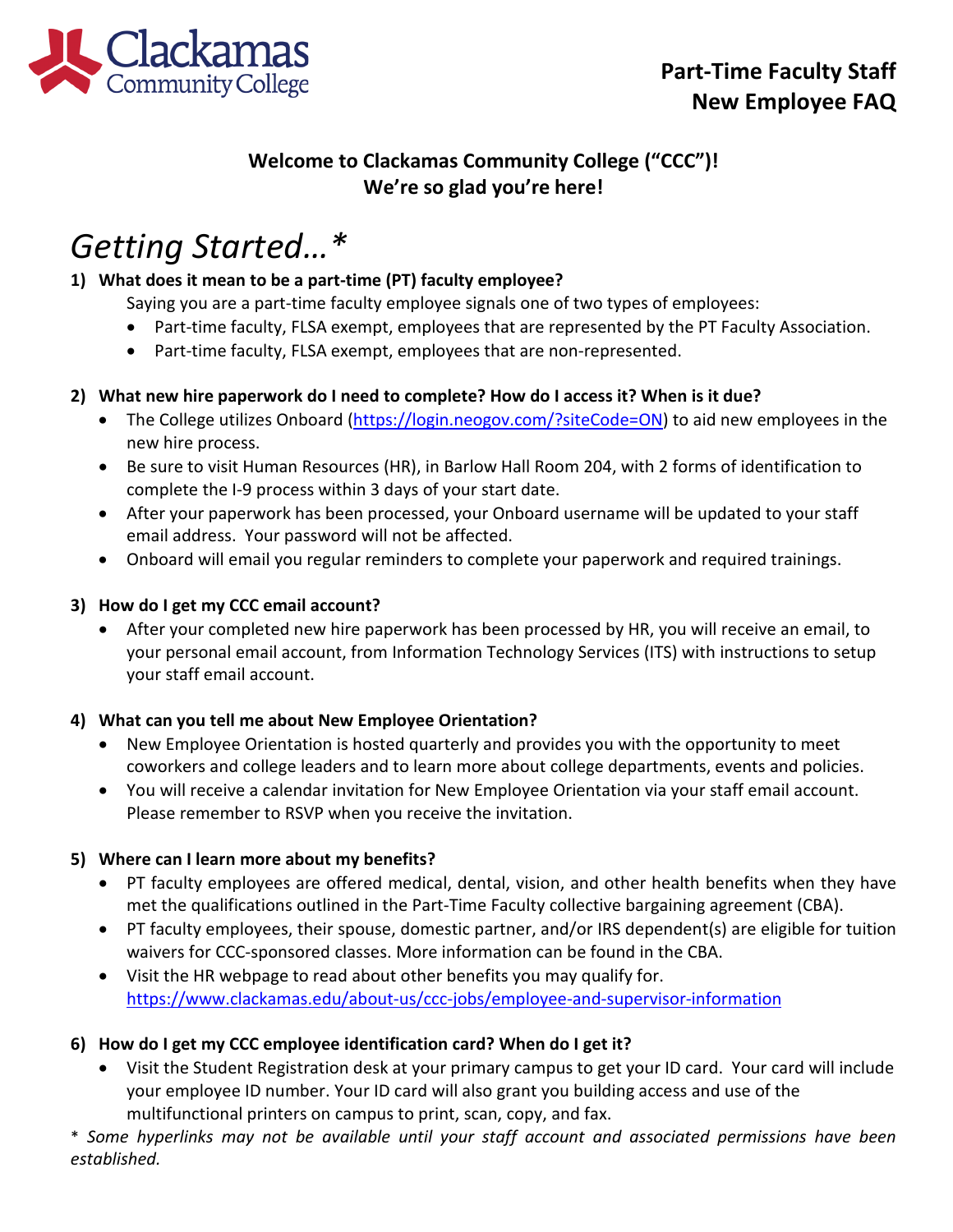

# *Getting Ahead…\**

### **7) What do I need to know about probation?**

• PT faculty employees do not have a probation.

### **8) What do I need to know about my pay?**

- Pay periods run from the  $20^{th} 19^{th}$  of each month, and pay day is the last workday of each month.
- PT faculty employees are paid on a Faculty Assignment Contract (FAC).
	- $\circ$  FACs are created by department administrative assistants who can also assist you with any questions regarding FACs.
- After your FAC has been processed by Payroll, you can view the details via myClackamas > Employee Information > My Stipends
- Copies of your pay stub are available via myClackamas > Employee Information > Pay Advice.
- Increases happen in alignment with the salary schedule and CBA that are available on the HR webpage[. https://www.clackamas.edu/about-us/ccc-jobs/compensation-and-benefits](https://www.clackamas.edu/about-us/ccc-jobs/compensation-and-benefits)

### **9) What type of time off do I get at CCC?**

| Time off accrual for PT faculty |                      |                               |                |  |  |
|---------------------------------|----------------------|-------------------------------|----------------|--|--|
| <b>Type</b>                     | <b>Accrual</b>       | <b>Available when?</b>        | Limitation/Cap |  |  |
| Sick                            | 24 hours/term worked | ⊥5 <sup>th</sup> week of term | 440 hours      |  |  |

| College observed holidays** |                         |  |                 |                            |  |  |
|-----------------------------|-------------------------|--|-----------------|----------------------------|--|--|
| <b>Month</b>                | Holiday                 |  | Month           | Holiday                    |  |  |
| January                     | -New Year's Day         |  | September       | -Labor Day                 |  |  |
|                             | -Martin Luther King Day |  |                 |                            |  |  |
| <b>February</b>             | -President's Day        |  | <b>November</b> | -Veterans' Day             |  |  |
|                             |                         |  |                 | -Thanksgiving              |  |  |
|                             |                         |  |                 | -Friday after Thanksgiving |  |  |
| May                         | -Memorial Day           |  | <b>December</b> | -Working day before or     |  |  |
| July                        | -Independence Day       |  |                 | after Christmas            |  |  |
|                             |                         |  |                 | -Christmas                 |  |  |

\*\* PT faculty employees are paid for holidays on days that they are scheduled to work. See CBA for more information.

### **10) How can I learn more about access to professional development opportunities and funds?**

• PT faculty employees have access to professional development funds through the PT faculty Professional Development Committee. More information can be found in the CBA. <https://www.clackamas.edu/about-us/ccc-jobs/employee-and-supervisor-information>

\* *Some hyperlinks may not be available until your staff account and associated permissions have been established.*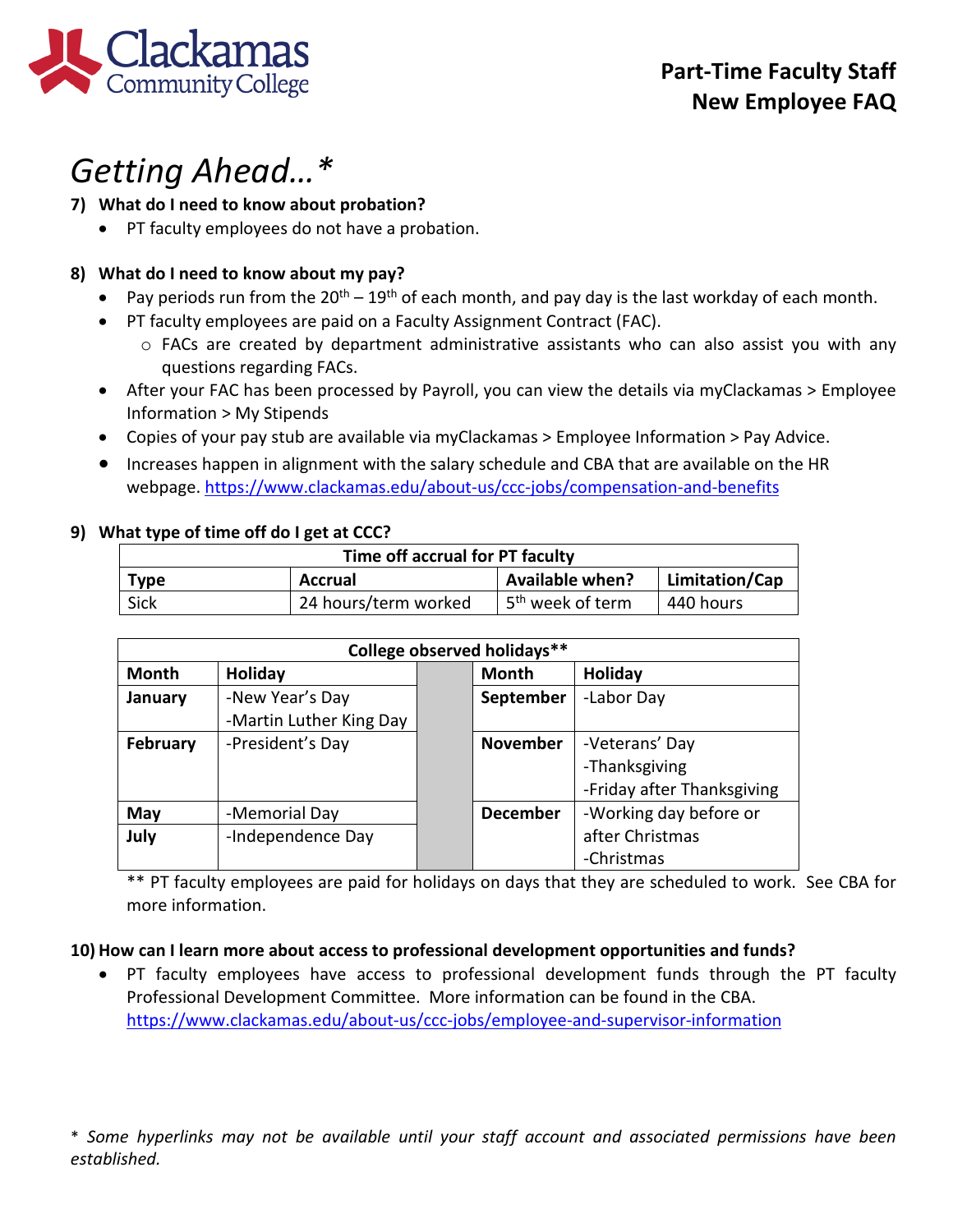

# *Getting Assistance…\**

The College has a "CCC Service Desk" system for:

- **Information Technology Services (ITS)**
	- $\circ$  ITS provides support for college phones, computers, and other electronic equipment.
	- o ITS can also be reached via:
		- $Phone 503-594-3500$
		- Location Barlow Hall, Room 104

# • **Human Resources (HR) and Payroll**

- o HR and Payroll provide support for employees regarding their benefits, compensation, and payroll.
- o HR and Payroll can also be reached via:
	- $\blacksquare$  Phone 503-594-3300
	- Location Barlow Hall, Room 204

# • **College Relations and Marketing (CRM)**

- o CRM assists with marketing materials, business cards, name badges, and website support.
- o CRM can also be reached via:
	- $\blacksquare$  Phone 503-594-3017
	- Location Barlow Hall, Rooms 223-233
- **Facilities**
	- o Facilities can assist with furniture needs and general repairs.
	- o Facilities can also be reached via:
		- $\blacksquare$  Phone 503-594-6791
		- **Location Lewelling**

# • **Duplication**

- o Duplication offers a range of copy and bindery services for campus printing.
- o Duplication can also be reached via:
	- $\blacksquare$  Phone 503-594-6788
	- **Location Lewelling**



To access the Service Desk visit [support.clackamas.edu](https://clackamas.teamdynamix.com/TDClient/Home/) or click on this logo on your CCC computer's Desktop:

# **11) How can I learn more about policies and processes at the College? What resources are available to me to learn more about the College?**

- You will be assigned several tasks in Onboard asking you to review important policies and procedure, as well as several employee trainings.
- Additional resources you may find helpful:
	- o HR Information network drive I:\HR Information
	- o Board Policies <http://policy.osba.org/clackcc/>
	- o CCC's Vision, Mission, Core Themes and Strategic Initiatives <https://www.clackamas.edu/about-us/vision-initatives>

\* *Some hyperlinks may not be available until your staff account and associated permissions have been established.*